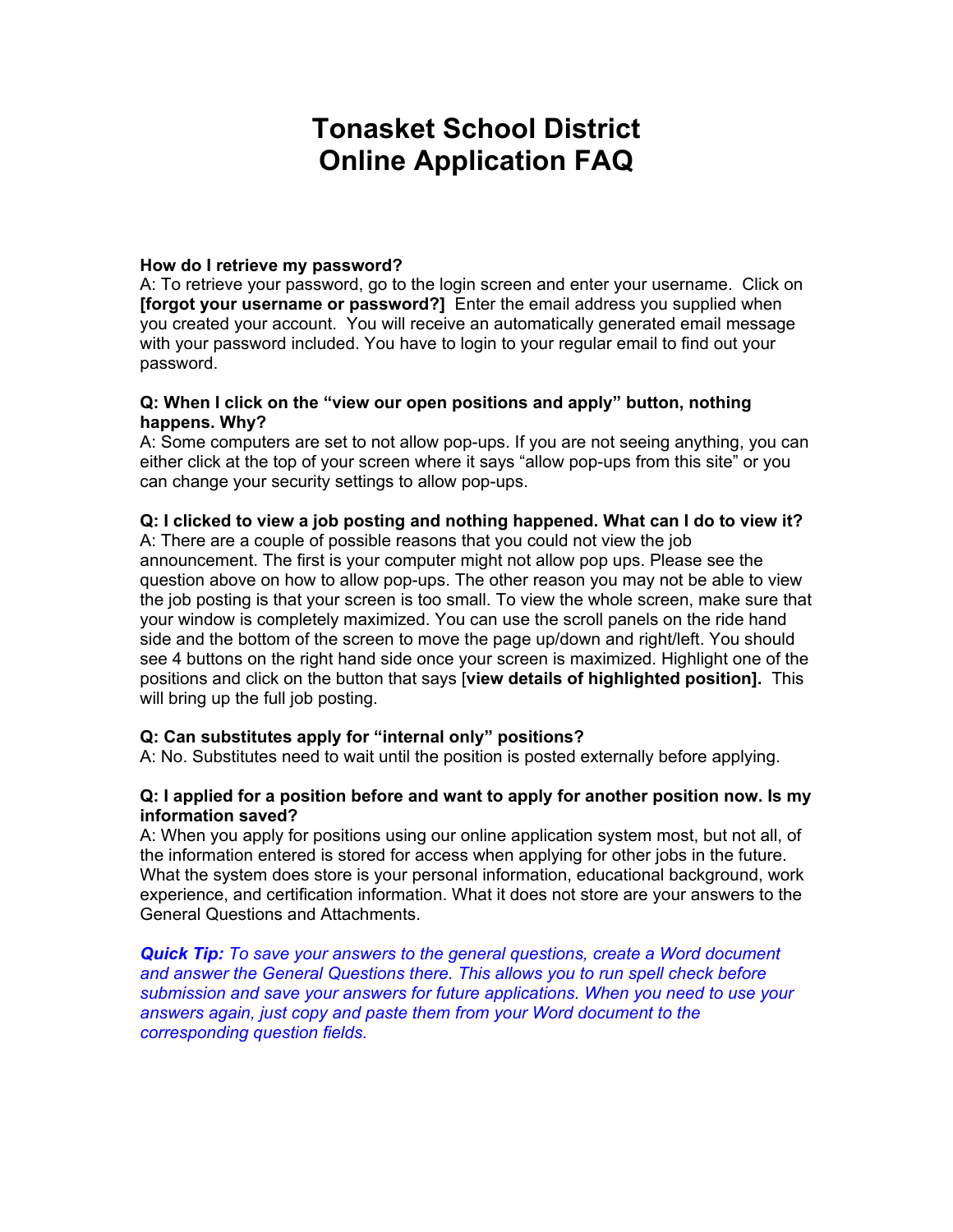## **Q: Can I apply for several jobs simultaneously to save time?**

A: You may apply for more than one position at a time. After you have viewed the details for each position, put a checkmark in the box to select each position you are interested in applying for and then click on **[Apply for Selected Position(s)].** As you complete each section the online application system will apply the pertinent information entered to each position you have selected. After completing the information requested (the system will default to the first position you selected) click on **[View Profile].** Each position you selected to apply for will display along with a list of items you will need to complete for each position.

## **Q: How do I insert an institution/degree/major/minor not listed in the drop down box?**

A: Click on the drop down box. A list of all the default locations/degrees will appear. At the very top of the list it says "new value not on list." If you click on those words, the system will allow you to type in your specific information.

#### **Q: What happens if I submit my application before I am finished?**

A: You may edit your application or attach additional documents up until the closing date and time. Even if you completely submitted your application, you may still make changes to it up until the closing date. All you do is go through the application, make the changes, and click the "submit application" button again. This will update your application in our system.

#### **Q: How do I know Human Resources received my application?**

A: An automatic email will be sent thanking you for your application. You may edit/change your application up until the closing date. Once the closing date/time has passed, you may not change your application and we do not accept additional paperwork (resumes, reference letters, transcripts, etc).

#### **Q: How do I attach a resume, letter of recommendation, or other relevant documentation to my application?**

A: Towards the end of the online application there is a screen that allows you to attach documents. Attaching additional documents is not required for most positions, but could increase your chances of receiving an interview. We do not accept paper copies of the required documentation. You must have your files in electronic form in order to attach them to your application. To attach a document to your application, click on "browse" and locate the exact filename that you saved the document under. It takes a few seconds to retrieve and upload the document. If it takes longer than one minute, it means that your document is too large. If it is too large, you may want to go into your document and shrink it down. PDF files are notorious for being large so, when possible; create your file as a Word document.

## **Q: What if I have a reference letter that is not in electronic form?**

A: You need to use a scanner to scan the document into a Word file or PDF and upload it to your application. If you do not own a scanner, it is your responsibility to locate one and scan the documents into your application file.

## **Q: How do I know the status of a position I applied for once the job has closed?**